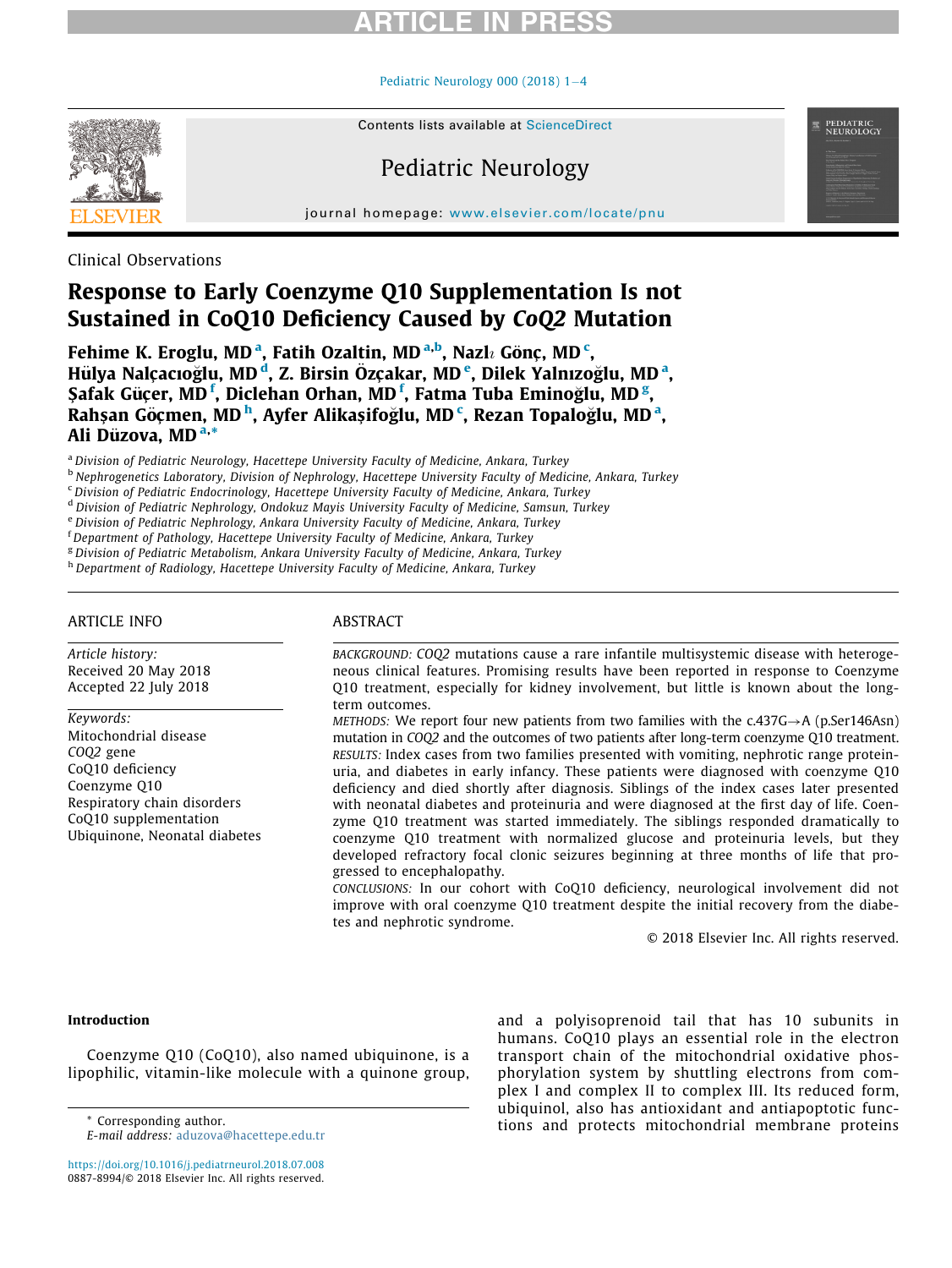# ARTICLE IN PRESS

<span id="page-1-0"></span>2 **F.K. Eroglu et al.** / Pediatric Neurology 00 (2018)  $1-4$ 



#### FIGURE 1.

Diffusion-weighted imaging (DWI; b-factor, 1000 s/mm<sup>2</sup>) of Patient 1 shows bilateral asymmetrical restricted diffusion associated with cytotoxic oedema in the perirolandic cortices (trace image, A, and apparent diffusion coefficient map, B). An axial T2-weighted image reveals hyperintense signal changes in the bilateral fronto-parietal cortico-subcortical regions (C). A fluid-attenuated inversion recovery (FLAIR) image demonstrates a subcortical cystic encephalomalacia (arrow) in the left superior temporal gyrus (D).

from oxidative damage induced by reactive oxygen species. $1,2$ 

CoQ10 is located in the inner mitochondrial membrane and is synthesized endogenously by a multienzyme complex encoded by several human  $COQ$  genes.<sup>[1](#page-3-0)</sup> Mutations in these genes have been linked to certain clinical phenotypes that involve the central nervous system (CNS), skel-etal muscle, and kidneys.<sup>[1](#page-3-0)</sup> One of the genes involved in CoQ10 synthesis is COQ2, which encodes 4-hydroxybenzoate polyprenyltransferase. Primary CoQ10 deficiency due to COQ2 mutations has been rarely reported in the literature with the few cases described as having heterogeneous clinical features ranging from infantile multisystemic disease associated with neurological symptoms to isolated nephropathy.<sup>[3,4](#page-3-1)</sup> Recently, oral supplementation with CoQ10 has reportedly improved some of these clinical symptoms in instances of early diagnosis, with especially promising results for kidney involvement, but there is little knowledge about the response of these patients to long-term treatment. $1,5$ 

We report four new cases of CoQ10 deficiency from two unrelated families with a defined homozygous  $c.437G \rightarrow A$  (p.Ser146Asn) mutation in COQ2 who presented with neonatal diabetes and proteinuria that progressed to refractory seizures and neurological deterioration.[3](#page-3-1) The index cases were diagnosed after death; their siblings were diagnosed in the neonatal period and were placed on CoQ10 treatment immediately after diagnosis. One of the patients received CoQ10 treatment for as long as 2.5 years.

#### Patient descriptions

**Patient 1** was born by urgent Caesarean section after 34 weeks of uneventful pregnancy due to oligohydramnios in the third trimester and a nonreactive stress test. The Apgar score was 9/10/10. He was hospitalized for prematurity follow-up. At the fourth day of life, his blood glucose was 600 mg/dL while on enteral feeding, and he had a concomitant low C peptide level (0.34 ng/ mL  $[0.9 - 7.1]$ ). Insulin infusion was started, followed by subcutaneous NPH insulin (neutral protamine Hagedorn; an intermediate-acting insulin). The patient tested negative for anti-insulin, anti-islet cell, and anti-GAD antibodies. A genetic evaluation for neonatal diabetes including KCNJ11, ABCC8, INS, and EIF2AK3 was negative. Routine laboratory tests revealed proteinuria (with a urinary protein (mg)/creatinine (mg) ratio [U-PCR] of 4), hyponatremia (Na 129 mEq/L) and low albumin levels (2.9 mg/dL). Urine protein electrophoresis was consistent with glomerular proteinuria. A renal biopsy showed unremarkable changes based on examination with a light microscope. At two months of age, the patient began to have jerky movements in all his extremities. Electroencephalography revealed a bilateral frontal spike and wave discharges. Visual evoked potentials reflected delayed P1 latencies, and electroretinography showed no response. Brain magnetic resonance imaging (MRI) showed acute cytotoxic oedema on diffusion-weighted imaging ([Fig 1A](#page-1-0)).

The patient had also developed severe hyponatremia, hyperkalemia, and metabolic acidosis with increased lactate levels. Liver enzymes gradually increased, and an abdominal MRI showed normal liver parenchyma and an atrophic pancreas. Electron microscopy of the kidney biopsy revealed that the podocyte cell bodies were filled with numerous dysmorphic mitochondria, lacking cristae ([Fig 2](#page-2-0)), suggesting a mitochondrial disease.

Oral CoQ10 (ubiquinol, 30 mg/kg/day, soft-gel capsules, in three doses) was started at three months of age. Despite this treatment, the patient had medically refractory seizures, developed severe encephalopathy, hypotonia, respiratory failure, and eventually died at the age of 4.5 months. Genetic analysis revealed a homozygous  $c.437G \rightarrow A$  (p.Ser146Asn) mutation in COO2.

Patient 2 was the sister of Patient 1. She was born after thirty-seventh weeks of gestation by urgent Caesarean section due to oligohydramnios and bradycardia. She had an elevated glucose level of 274 mg/dL in the first hours of life with a concomitant low C-peptide level of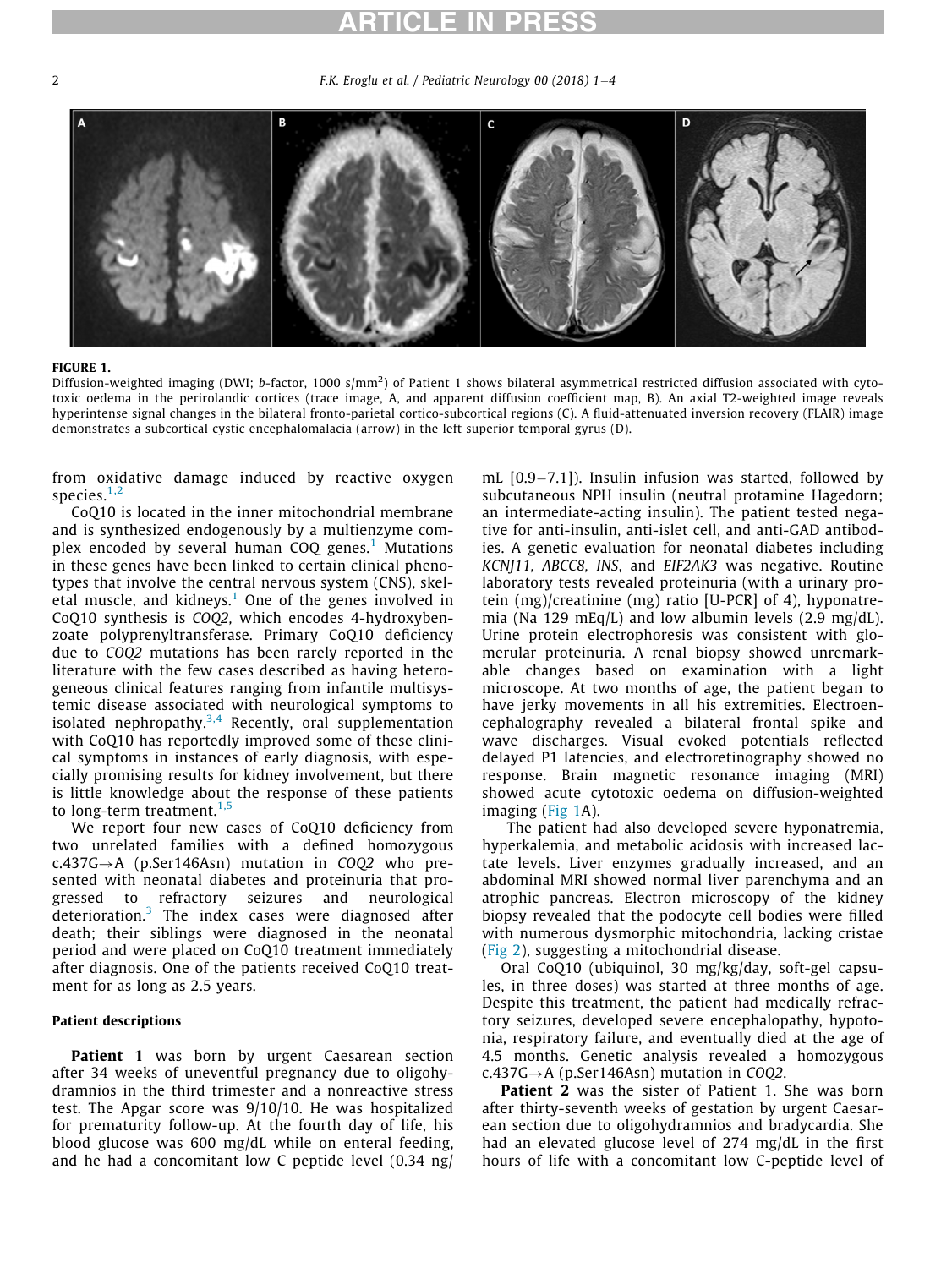## ARTICLE IN PRESS

<span id="page-2-0"></span>

#### FIGURE 2.

Electron microscopy of renal biopsy of Patient 1 showing a marked proliferation of pleomorphic mitochondria and diffuse effacement of foot processes in the podocytes.

0.21 ng/mL (0.9 to 7.1) and insulin of 1.09 mIU/L (1.9 to 2.3). Insulin infusion was commenced with a diagnosis of neonatal diabetes. She had mild metabolic acidosis with increased lactate levels, hyponatremia (125 mEq/L), and proteinuria (U-PCR 8.04 mg/mg). CoQ10 (ubiquinol, 30 mg/kg/day, soft-gel capsules, in three doses) was started immediately based on the diagnosis of the index case (Patient 1). She responded to treatment with recovery of lactic acidosis on the third day. Her blood glucose level normalized by the sixth day, and insulin treatment was discontinued. U-PCR decreased to 0.69 (mg/mg), and she was discharged with oral sodium, captopril, and CoQ10 supplementation. Genetic analysis showed that the patient had the same homozygous mutation  $(c.437G \rightarrow A$ [p.Ser146Asn]) as her brother.

While continuing the oral CoQ2 supplements (soft-gel capsules) at two months of age, she presented with focal clonic seizures and electroencephalography showed right central ictal discharges; brainstem auditory evoked potentials and visual evoked potentials showed no response. A brain MRI revealed lesions that were similar to those of her brother. Her blood glucose, sodium, and urine protein levels were normal. On follow-up, despite antiepileptics and CoQ10 treatments, she showed profound neurological deterioration with encephalopathy and refractory seizures.

At age 18 months, she required mechanical ventilation through a tracheostomy for respiratory difficulties. During times of stress, especially infections, her blood glucose levels increased without a corresponding increase in HbA1C, and she needed temporary low doses of insulin. At 25 months of age, her glucose level rose to 397 mg/dL with a HbA1C level of 8.8% (4 to 6.5). Regular NPH insulin (0.8 U/kg/day) was started regularly. After three months, her HbA1c decreased to 7.6%. Even though she remained on the same dose (30 mg/kg/day) of CoQ10 therapy, by 24 months of age, her urine protein excretion reached a nephrotic range with normal serum albumin and creatinine levels. At 30 months of age, she was hospitalized with pneumonia and acute kidney injury. Her creatinine levels returned to a normal range with supportive therapy, but one month later she was hospitalized with sepsis, required peritoneal dialysis and died from multiorgan failure. At 31 months of age she had microcephaly (head circumference 45 cm; less that third percentile) despite having a normal weight (15 kg, seventy-fifth percentile) and height (90 cm, twenty-fifth percentile).

Patient 3 was a four-month-old girl referred for intractable vomiting, poor weight gain, and marked proteinuria. Laboratory examination revealed nephrotic range proteinuria (139 mg/m<sup>2</sup>/h), hypoalbuminemia, and lactic acidosis. A renal biopsy showed a foetal glomerular appearance and visceral epithelial hypertrophy. The tubulointerstitial area was normal with mild oedema. At three months of age, the patient began having refractory seizures and developed kidney failure. Despite supportive treatment that included peritoneal dialysis, she died at six months of age due to respiratory distress and multiorgan failure. Postmortem genetic evaluation revealed a homozygous  $c.437G \rightarrow A$  (p.Ser146Asn) mutation in COQ2.

Patient 4, the brother of Patient 3, was born by Caesarean at the thirty-seventh week of gestation due to preterm labour and fetal distress. On his fifth day of life, he was admitted to the hospital due to poor feeding; CoQ10 therapy (ubiquinol, 30 mg/kg/day, soft-gel capsules, in three doses) was instituted immediately based on his sister's diagnosis. A laboratory evaluation showed hyponatremia (124 mEq/L), marked proteinuria (U-PCR 8.9 mg/ mg), and hyperglycaemia, which indicated insulin therapy. After a month of CoQ10 supplementation, his proteinuria (U-PCR 0.68 mg/mg) decreased, his albumin levels increased (3.6 g/dL) and insulin was stopped. At 3.5 months of age, he began to have focal clonic seizures. Despite a gradual CoQ10 dose increase to 60 mg/kg/day, the seizures continued, and the patient deteriorated neurologically. A brain MRI showed cortical and subcortical stroke-like lesions in the frontal, insular, and temporal regions with diffuse cerebral atrophy. The disease course was further complicated by infections and resulted in death at 14 months of age.

#### Discussion

Since most patients with CoQ10 deficiency die before diagnosis, there are limited and conflicting reports on the effects of CoQ10 treatment.<sup>[1,2](#page-3-0),[5,6](#page-3-2)</sup> Desbats et al.<sup>[1](#page-3-0)</sup> suggested that renal, CNS, and muscular symptoms respond well to treatment, but the clinical response to CoQ10 supplementation has been unclear in most of the CoQ2-deficient patients reported so far. $6$  In our patients, at early stages, peripheral tissues like the kidney and pancreas seemed to respond to CoQ10 therapy with a dose of 30 mg/kg/ day; however, neurological features impeded the prognosis. In Patient 1, CoQ10 treatment was not started until the late stages of the disease, and his unsatisfactory result may be attributed to irreversible structural changes. In Patients 2 and 4, the CoQ10 treatments were started immediately after birth. These patients remained neurologically stable for two to three months, but they